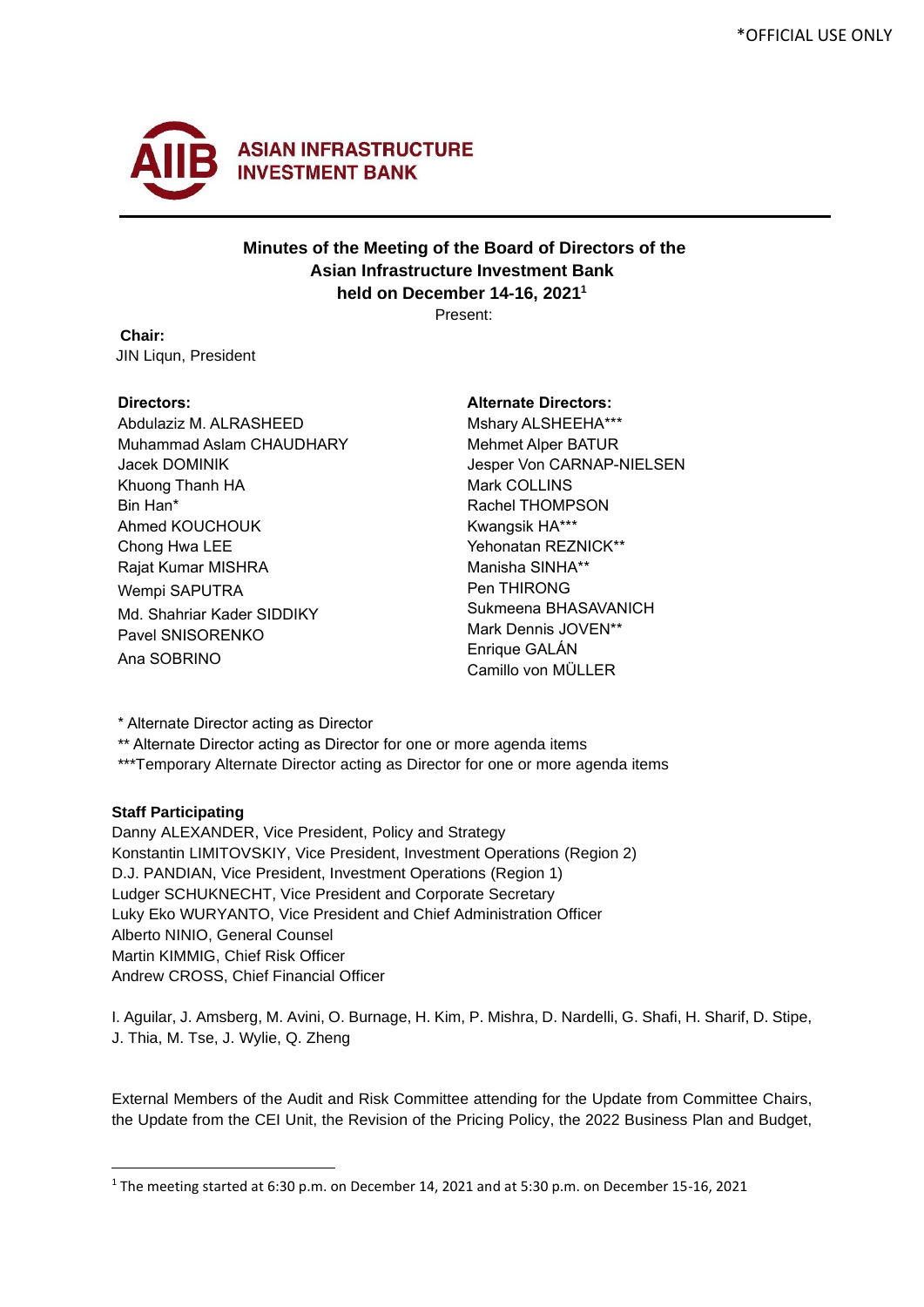Risk Appetite Statement and Report on Stress Testing, the 2022 Global Borrowing Authority and the discussion of the Special Fund Window for Less Developed Members: A. CHENG,

External Members of the Audit and Risk Committee attending for the Update from Committee Chairs, the Update from the CEI Unit, the Revision of the Pricing Policy and the discussion of the Special Fund Window for Less Developed Members: E. STHEEMAN.

#### **Committee Chairs Updates**

1. The Board of Directors received updates from the Chair of the Policy and Strategy Committee, the Vice Chair of the Budget and Human Resources Committee, and the Chair of the Audit and Risk Committee.

#### **CEIU Update**

2. The Board of Directors discussed the update from the Complaints-resolution, Evaluation and Integrity Unit (CEIU).

#### **Revision of the Pricing Policy**

3. The Board of Directors considered the Memorandum and Recommendation of the President and approved the proposed changes to the Pricing Policy for Sovereign-Backed Products.

#### **Executive Session**

4. The Board of Directors held an Executive Session.

### **Comprehensive Review of Compensation & Benefits Policy**

5. The Board of Directors considered the Memorandum and Recommendation of the President and approved the proposed changes to the Policy on Compensation and Benefits.

#### **2022 Business Plan and Budget**

6. The Board of Directors considered the Memorandum and Recommendation of the President and approved: a. the proposed 2022 business plan substantially in the form set out in *Table 1: 2022 Focus Areas* and *Table 2: 2022 Projected Annual Business Indicators*. b. the proposed 2022 administrative budget of USD212.0 million and capital budget of USD4.8 million.

### **2022 Risk Appetite Statement and Report on Stress Testing**

7. The Board of Directors considered the Memorandum and Recommendation of the President and approved the proposed 2022 Risk Appetite Statement and the reporting of the Level 1 Key Risk Indicators contained in Annex A.

#### **2022 Global Borrowing Authority**

8. The Board of Directors considered the Memorandum and Recommendation of the President and approved the proposed Global Borrowing Authority 2022.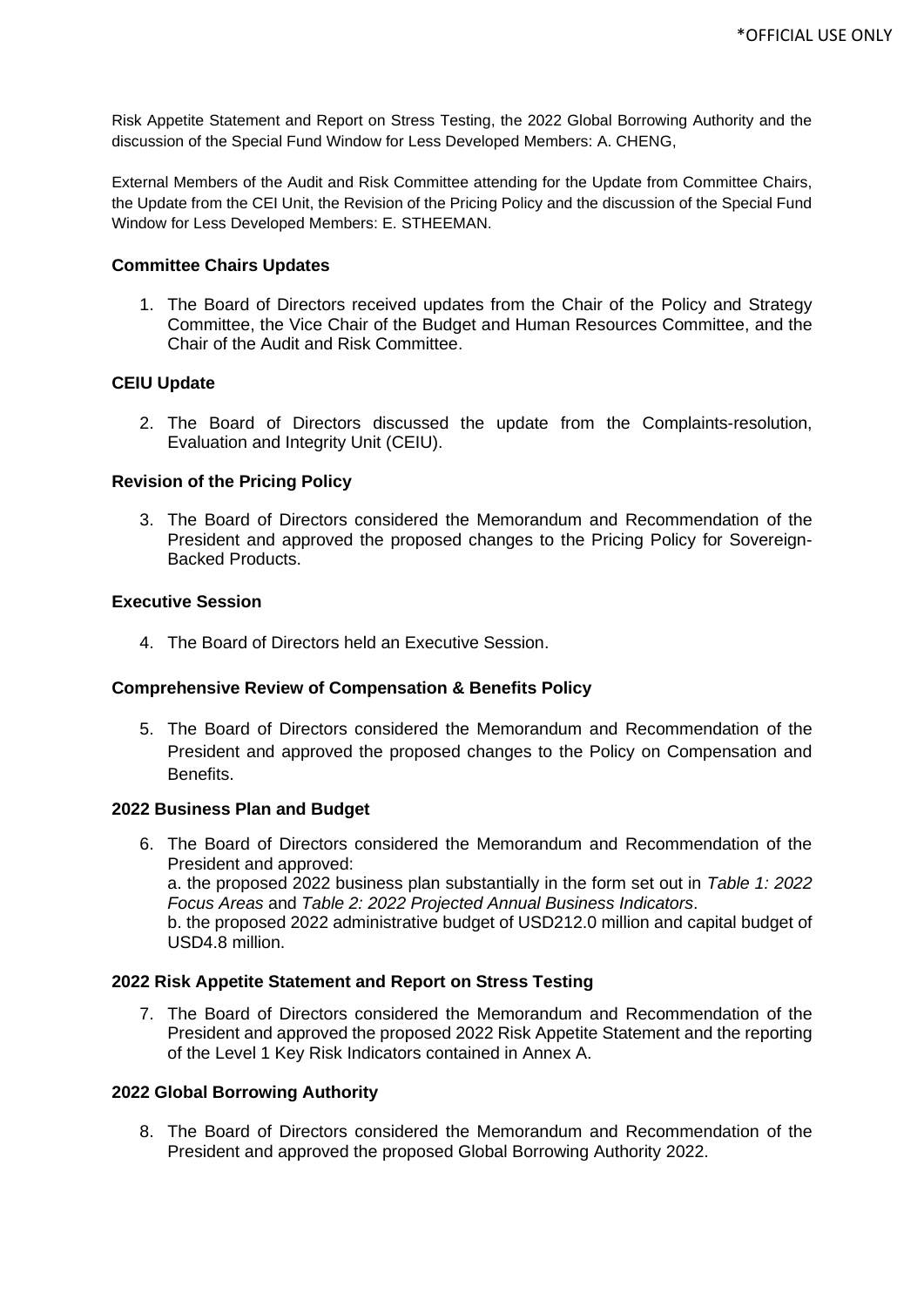### **Energy Strategy Update**

9. The Board of Directors discussed the Energy Strategy Update.

### **Special Fund Window for Less Developed Members**

10. The Board of Directors discussed the Special Fund Window for Less-Developed Members.

### **Consideration of Investment Projects**

- 11. The Board of Directors considered the Memorandum and Recommendation of the President and approved the proposed sovereign-backed loan of USD250 million to the Republic of Philippines for the Second Health System Enhancement to Address and Limit COVID-19 under the Asia Pacific Vaccine Access Facility – Additional Financing (HEAL2-AF) (Project Number 000555), as recommended.
- 12. The Board of Directors considered the Memorandum and Recommendation of the President and approved the proposed sovereign-backed loan of USD250 million to the Republic of India for the Gujarat Education Infrastructure and Technology Modernization Program (Project Number 000479), as recommended.
- 13. The Board of Directors considered the Memorandum and Recommendation of the President and approved the proposed sovereign-backed loan of EUR171.70 million to the Islamic Republic of Pakistan for the Khyber Pakhtunkhwa Cities Improvement Project (Project Number 000214), as recommended.
- 14. The Board of Directors considered the Memorandum and Recommendation of the President and approved the proposed sovereign-backed loan of EUR86.5 million to the Republic of Rwanda for the Rwanda Digital Acceleration Project under the COVID-19 Crisis Recovery Facility (Project Number 000462), as recommended.

## **The following item(s) were approved on an Absence-of-Objection Basis between November 26, 2021 and December 16, 2021:**

- 1. The Board of Directors recorded its approval of the Minutes of the Meeting of the Board of Directors, November 25, 2021 on November 26, 2021.
- 2. The Board of Directors recorded its approval of Extending the Deadline for Accession to the Asian Infrastructure Investment Bank for Non-Founding Prospective Members on December 6, 2021.
- 3. The Board of Directors recorded on December 6, 2021, its approval of the New Member Application of the Republic of Iraq to Join the Asian Infrastructure Investment Bank.